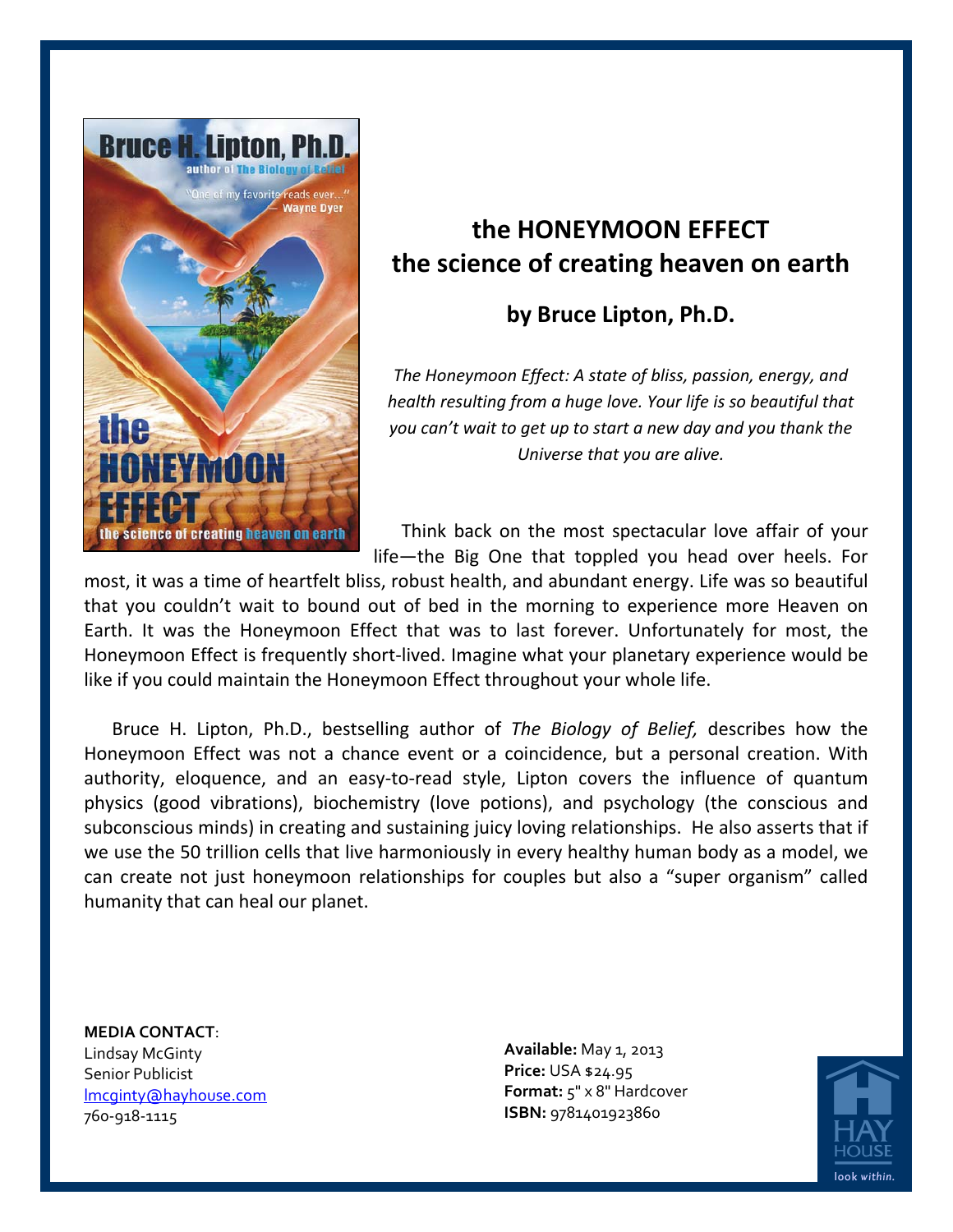

# **ABOUT BRUCE H. LIPTON, Ph.D.**

Bruce H. Lipton, Ph.D., a pioneer in the new biology, is an internationally recognized leader in bridging science and spirit. A cell biologist by training, Bruce was on the faculty of the University of Wisconsin's School of Medicine and later performed groundbreaking stem cell research at Stanford University. He is the best‐selling author of *The Biology of Belief* and the more recent *Spontaneous Evolution*, co‐authored with Steve Bhaerman. Bruce received the 2009 prestigious Goi Peace Award (Japan) in honor of his scientific contribution to world harmony and more recently in 2012 was chosen as Peace Ambassador for the "Thousand Peace Flags" project of the Argentinian Mil Milenios de Paz.

Website: www.brucelipton.com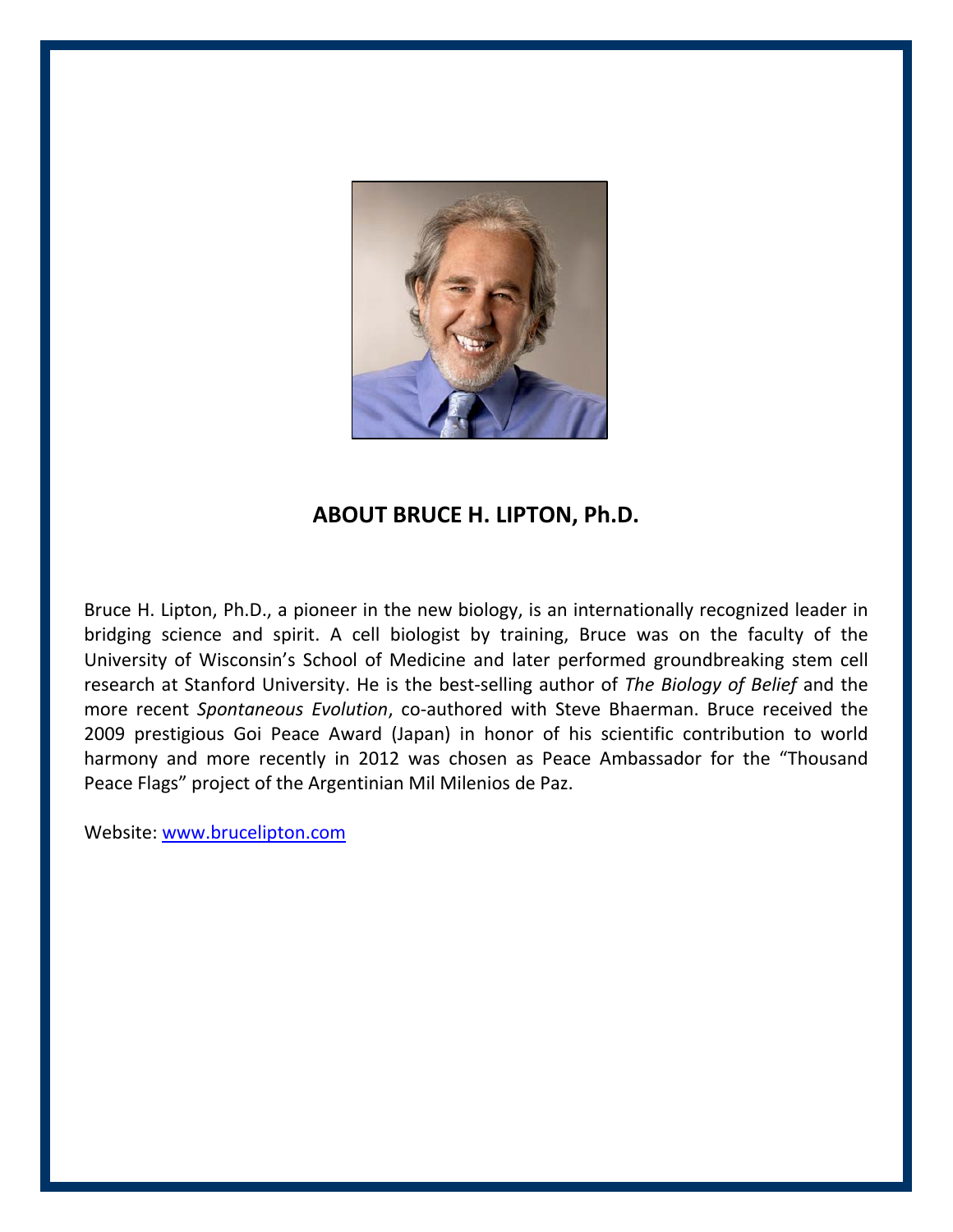## **Praise for** *The Honeymoon Effect*

*"A truly remarkable achievement . . . a lifetime of joy all delivered in one concise manuscript. I've read it twice, and I loved every minute I spent with it. One of my favorite reads ever."* —**Wayne Dyer**

*"Bruce Lipton has written the single best book on love—both personal and planetary—that I've ever read. And I've read a lot of them! I know Bruce and his beloved Margaret up close and personal. Their relationship is joyful, nurturing, creative, and contagious. They live in Heaven on Earth and so can you. Bruce uses the principles of the New Science he champions to enlighten, explain, and encourage us all to embody the love that we've always wanted."*

—**Joan Borysenko, Ph.D.**, biologist, psychologist, and bestselling author of *Minding the Body, Mending the Mind*

*"The Honeymoon Effect brings the magic of loving relationships right down to a cellular level and teaches us how to create them for ourselves."* —**Christiane Northrup, M.D.**, OB/GYN physician and author of the New York Times bestsellers *Women's Bodies, Women's Wisdom* and *The Wisdom of Menopause*

*"If you've ever wondered why an exciting, new relationship loses its magic and shine, you'll want to read this book. By understanding the science behind how we relate to other, and learning the strategies to successfully connect in the best possible way, The Honeymoon Effect is sure to bring the luster and life back to the relationships that matter most."*

— **Cheryl Richardson**, author of *You Can Create an Exceptional Life, The Art of Extreme Self‐Care, The Unmistakable Touch of Grace, Stand Up for Your Life, Life Makeovers*, and *Take Time for Your Life*

*"What a pleasure to read Bruce's entertaining romp through the science of loving relationships! Bruce makes it clear that couples can learn a lot from the quantum physics, biochemistry, and psychology that promote conscious, loving relationships. Great reading for anyone who wants to bring a loving relationship into his or her life—or maintain one that already exists."*

—**Gay Hendricks, Ph.D.**, author of *The Big Leap* and (with Dr. Kathlyn Hendricks) *Conscious Loving*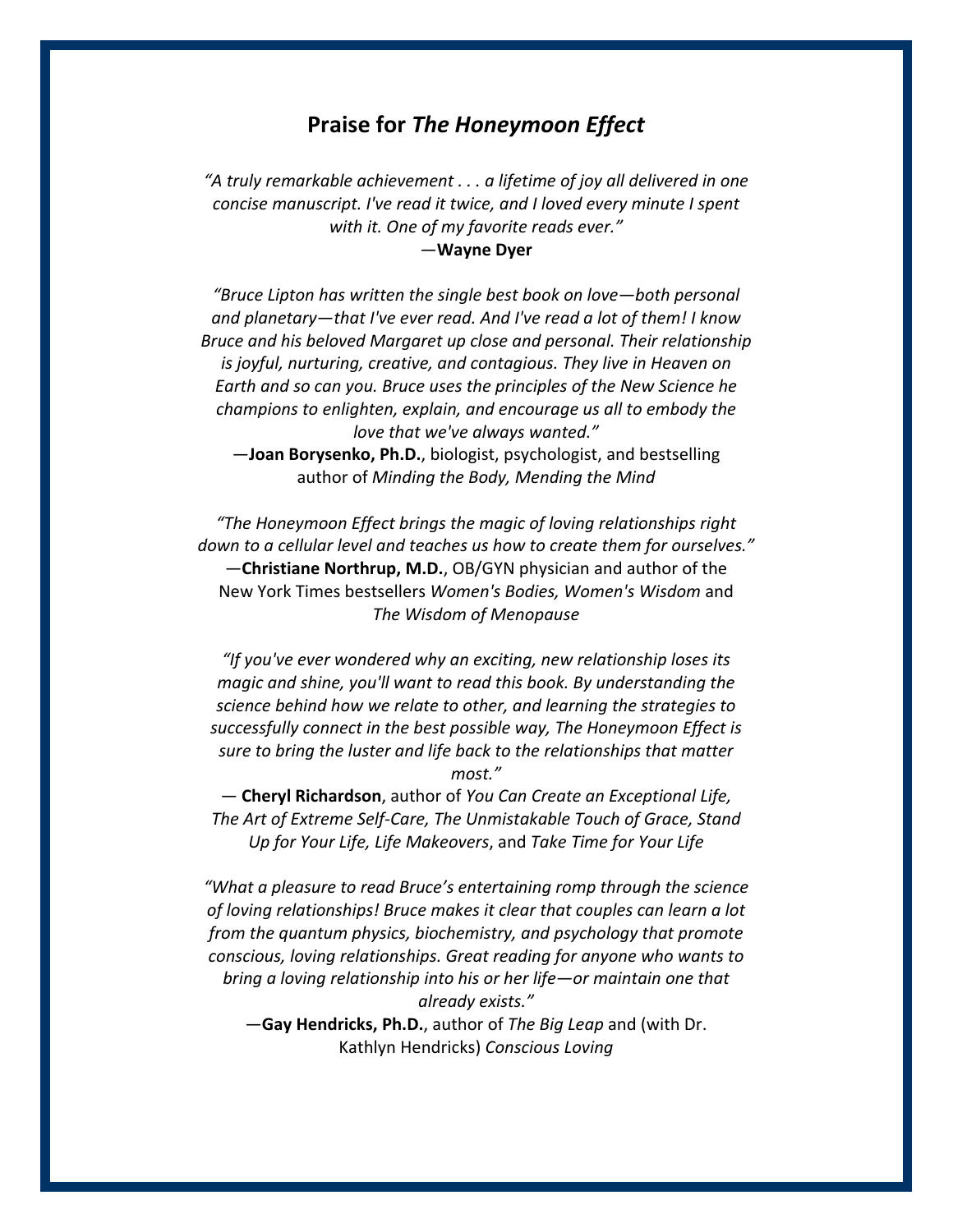*"The Honeymoon Effect is a must read for every couple striving to create love and trust in their relationship. Bruce's readable explanation of the science behind the magic of love is engaging, inspiring, and, most of all, enlightening!"* —**Arielle Ford**, author of *Wabi Sabi Love*

*"A brilliant and cohesive explanation of how we fall in love—and how we lose it once the Honeymoon Effect passes. Happily, Lipton gives us an equally clear explanation of how we can modify our subconscious programming and transform our most fundamental patterns in order to reclaim the Honeymoon Effect in all our relationships for the rest of our lives. Lipton draws on cell biology, the study of noble gasses, and conscious parenting (among other things) to make his points, yet brings a lighthearted simplicity that is both joyful and profound in its implications. As with all of Lipton's work, this book delivers!"* —**Nicki Scully**, author of *Alchemical Healing* and *Planetary Healing*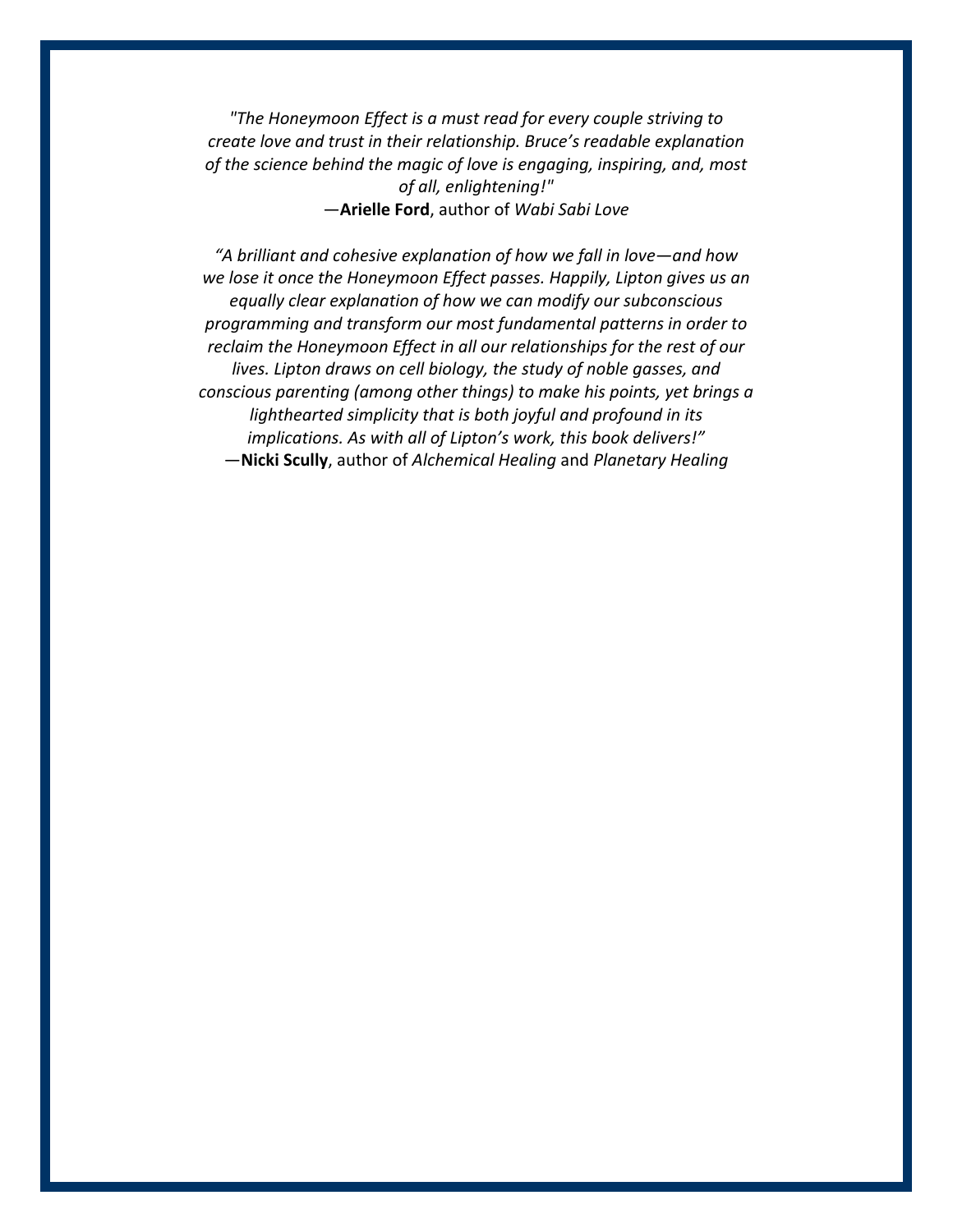

## **AN INTERVIEW WITH BRUCE LIPTON, PH.D.**

# **AUTHOR OF**

## *The Honeymoon Effect: The Science of Creating Heaven on Earth*

## **Describe what you mean by the "Honeymoon Effect"?**

Honeymoon Effect defined: A state of bliss, passion, energy, and health resulting from a huge love. Your life is so beautiful that you can't wait to get up to start a new day and thank the Universe that you are alive. Discussion includes character of experience, i.e., exuberant health, over‐flowing energy, life so beautiful – can't wait till next day to have more = Heaven on Earth.

#### **In your book you state that the Honeymoon Effect is Nature's way of informing you that you are successfully fulfilling a primal directive of our innate biological imperative. What is a biological imperative and how does it affect our lives?**

Biological Imperatives represent the fundamental "drives" of Nature to survive, both as individuals and as a species. Drives for food, water, protection, for example, are drives for an individual's survival. The drive to reproduce is the drive concerned with the survival of the species. Biologists have no idea where drives are "programmed," however, drives are the overriding control of our behavior.

## **Why did Nature design the honeymoon experience to be a life‐filled with joy and happiness?**

The higher up the evolutionary ladder the more complex organisms become. Greater complexity leads to extended development times past birth before individual is self‐sustainable. Nature brought love and pleasure into the bonding of adults to keep them together for the duration of a child's developmental period.

## **Explain how the Honeymoon Effect is an expression of an entangled cooperation between Nature (genes/instincts) and Nurture (programming).**

The "Nature" part represents the physiologic drives that support the success of the "biological imperative" to survive. These are biological actions controlled by subconscious mind. The "Nurture" part is the psychological programming that occurs during the last trimester of pregnancy and the first seven years of life. This is the period of enculturation and self-identity that is acquired while the child's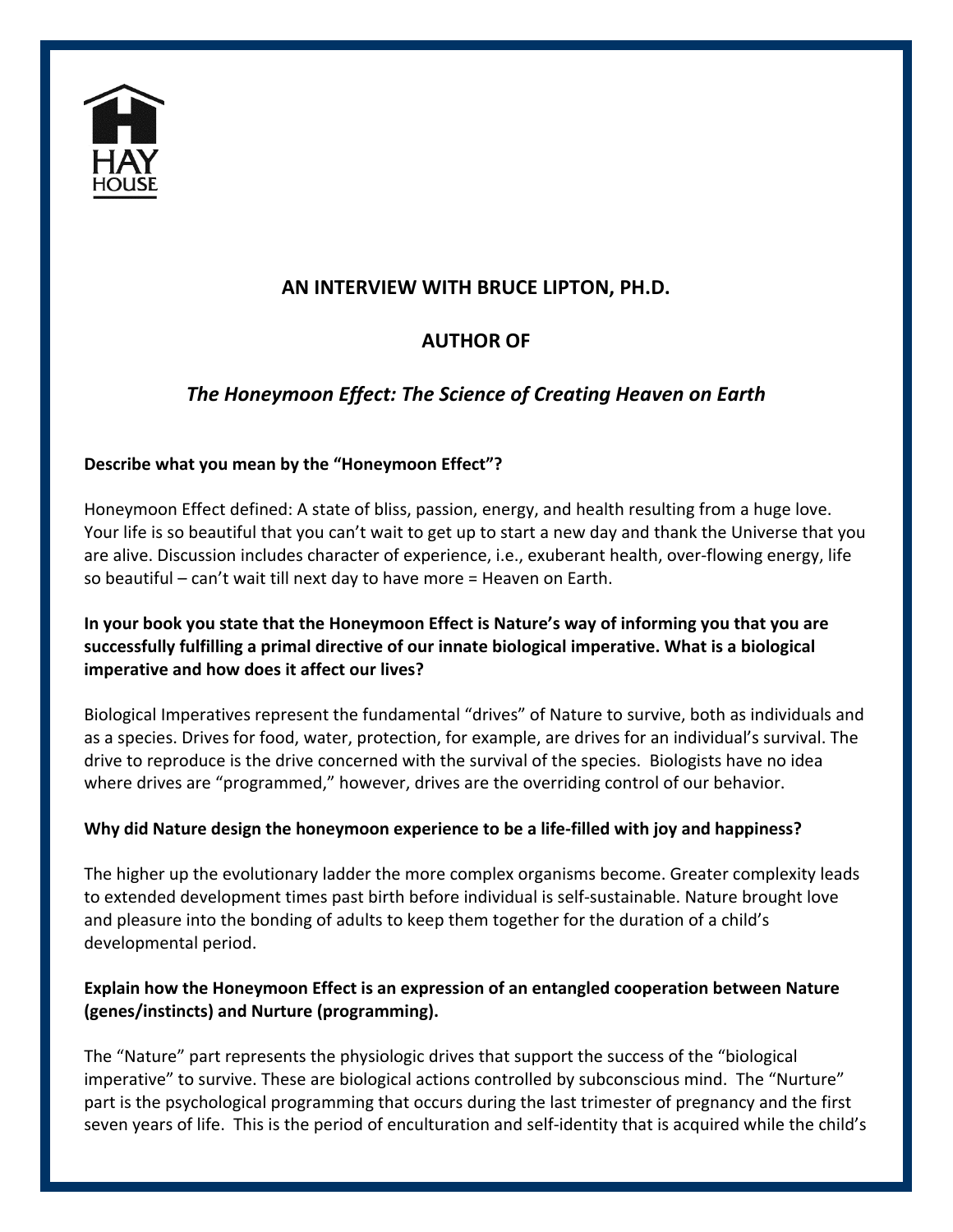brain is predominantly in theta (hypnosis). The two (Nature‐Nurture) work together to create relationships.

#### **What do you mean when you emphasize that the "Honeymoon Effect" is a personal creation and not the consequence of chance, serendipity or coincidence?**

This relates to the fact that our cognitive activity controlled by the conscious and subconscious mind create our experiences (this answer is from The Biology of Belief). Between the fundamentals of quantum physics wherein the "observer" creates reality, and the psychology of behavior, our lives unfold from our consciousness and are not the result of accidents.

#### **Discuss your concept that we have a built‐in, innate compass that unconsciously guides us in our quest for a mate. (Good vibes‐bad vibes)**

The body has a sensory system that responds to invisible energies (vibrations). The design of the system is to assure survival by reading the invisible energy signals from and environment (quantum physics –all matter vibrates with characteristic frequencies. We experience extremes of the "compass" as good and bad vibes.

#### **In what way does The Biology of Belief shape our experience of the honeymoon effect? (Nurture)**

Our relationships are based upon our behaviors. The behaviors driven by our conscious mind are ours, while the programmed behaviors in the subconscious mind are primarily derived from others (parents, siblings, community, culture). Most of our cognitive activity (95%) is controlled the subconscious (primarily the "programs" of other's).

#### **Explain how our developmental Nurture experiences help create the honeymoon effect, and why for most, it also undermines the honeymoon.**

The primary behaviors we express were downloaded into the subconscious by observing others, especially parents. If we acquired "good" behaviors they support the relationship. The bad behaviors (running unconsciously) undermine the relationships

#### **What are signs that honeymoon experience may be coming to an end and how can we avoid that?**

The signs are momentary losses of love due to behaviors that do not support harmony. Discussing these harmony‐disturbing behaviors with knowledge of the existing developmental cognitive programming can resolve issues. Without this knowledge, "differences" of opinions become defensive arguments. To end the "differences," one can either reprogram their own responses or help the other reprogram their behaviors (only applies when both partners are aware of the existing nature of the developmental "programming."

#### **How can "compromises" both save a honeymoon and also lead to its undoing?**

Compromises over little things ("leaving the cap off of the toothpaste," e.g.) can be resolved by reprogramming behavioral responses so as not to be stimulated by the experience. However, it is not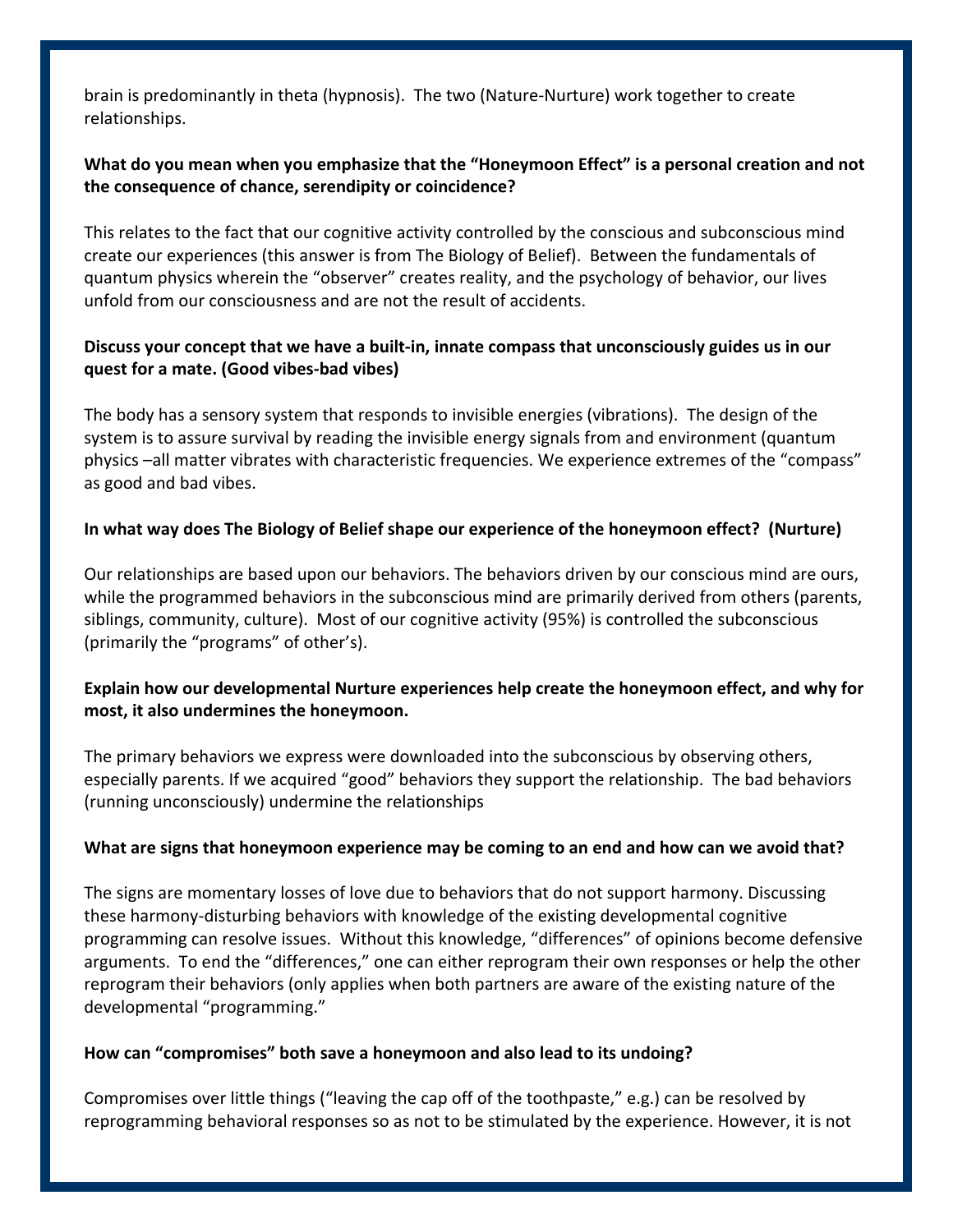worth compromising over totally unacceptable behaviors (physical/verbal abuse, e.g.). These latter compromises are self‐destructive and also lead to keeping a "record" of the offensives, to be later used as social "currency" in balancing other differences. Compromises are bad, because you cannot legitimately "backtrack" and later say that once accepted negative behavior is now no longer tolerable.

#### **Poetry, music and literature frequently allude to the "chemistry of love." Is there really a "love‐ chemistry" in our biology? And if so, what can it tell us about our relationships? (neurotransmitters/spin balance)**

There are many behavior-directed neuro-secretions, each of which controls specific aspects of relationships (they include: dopamine, oxytocin, vasopressin, serotonin, growth hormone, cortisol, stress hormones, inflammatory agents, etc.)

Also, there is a unique story concerning "Why noble gasses don't get married." Noble gasses are the only elements in the periodic table that don't form chemistry (i.e., bond). This is a story about balance and relationships in the physical realm.

#### **Explain how reprogramming of the subconscious mind can enable us to live out the fairy tale ending of "Happily Ever After."**

When the conscious mind's wishes, desires, and aspirations are programmed into the subconscious mind, we are always living the honeymoon whether we are operating from consciousness (5%) or from subconscious (95%).

#### **How can we identify the programs in the subconscious mind that control our lives, especially since our fundamental behavioral programs were already being "downloaded" before we were born?**

95% of our lives are driven by subconscious programming … your life is a "printout" of your subconscious. No need to review past!

#### **Why are our attempts to reprogram limiting and self‐sabotaging behaviors a difficult process, at best?**

The book provides new insights into the mechanics of how beliefs are programed, an awareness that explains past difficulties while offering insight into more effective means of reprogramming subconscious behavior. Main point, the conscious and subconscious minds are two interdependent entities with profound differences: conscious = you, your spirit, and has your wishes, desires and aspirations; the subconscious mind is the base of programmed habits, the primary programs are downloaded before 7 years of age. The conscious is not time bound (it travels) the subconscious is always in the present moment. Conscious mind is creative while subconscious only plays programs. Subconscious programs from hypnosis and habits, conscious for something as simple as "Aha!"

#### **Why does falling out of love hurt so much?**

Love is an expression of a chemical "addiction" to dopamine. Just like any other drug that gives you a "high," withdrawal from dopamine is the same experience as a person withdrawing from heroin.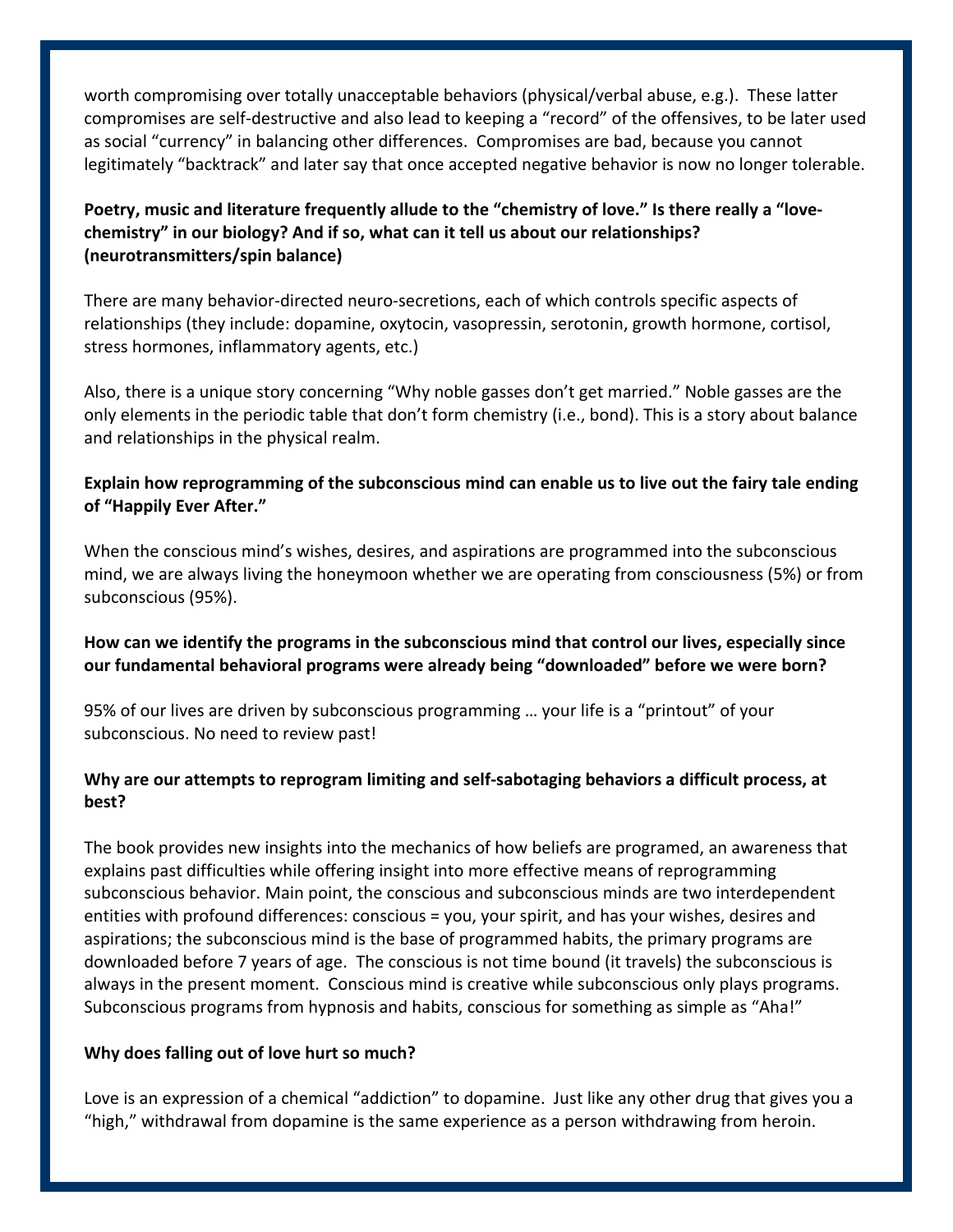#### You write: "Evolution is an active process not a passive one, and every one of us is a participant." **How can we personally, individually contribute to the advancement of human evolution?**

Old hippie proverb: Take care of your backyard before you try to fix the world. We must first know who we are, and how we can reprogram our consciousness that has been disempowered by cultural programming before we can contribute to evolution. But once we learn how to act in harmony with the Universe, our lives automatically contribute to the collective whole and add to its advancement.

#### **How do people living in the "Honeymoon Effect" influence the advancement of human civilization? (mirror neurons)**

Their energy and behaviors become resonant with the Universe. Resonance adds power to the whole, so when we are in harmony our efforts and energy contribute to the collective whole. Similar to the movie scene with Meg Ryan and Billy Crystal in When harry Met Sally, when Meg faked an orgasm, customer in the restaurant told the waitress, "I'll what she's having!" When people are in love, their energy affects other sin a similar way.

#### While we can manifest a vision for the "new" lives we desire, we are still living in the current reality. **What steps should we take to manifest the reality of that vision? How do we get there?**

First, we must identify and reprogram self‐sabotaging, limiting and disempowering behaviors (this is a discussion about how minds learn and difference between conscious and subconscious. Then we move into the world with "new" habits, which in the end, change the course of our lives. Also, important to consider: "Fake it till you make it," is a key strategy.

#### **When was the time I found out that there was a Honeymoon Effect?**

When I started dating Margaret and the grand experiment‐ living Happily Everafter. We proposed when we let go of the future and began to "live for the day. The experiment is still in progress and the final results are not yet available (we have no date for Happily Ever After …), but after 17 years the results have been totally consistent … we are still on our Honeymoon!

#### **When did I know that the Honeymoon Effect had something to do with the cells?**

Like almost all people who fall head-over-heels in love with someone, the honeymoon experience is associated with exuberant health and vitality. This is not a coincidence, for the neurochemical cocktail released by the brain of those in love contains agents that enhance cell growth. The secretions of a brain in love, when added to cell cultures, induce robust growth. This is a physiological consequence that also encourages people to stay in love.

#### Humans "mate for Life" because of taking care of child. Swans mate for life, not because of the life **span of the offspring. Why?**

Actually for the same reasons … while swan babies only need a short period of parental guidance, swans continuously reproduce, new eggs every year. Because of their reproductive longevity, they end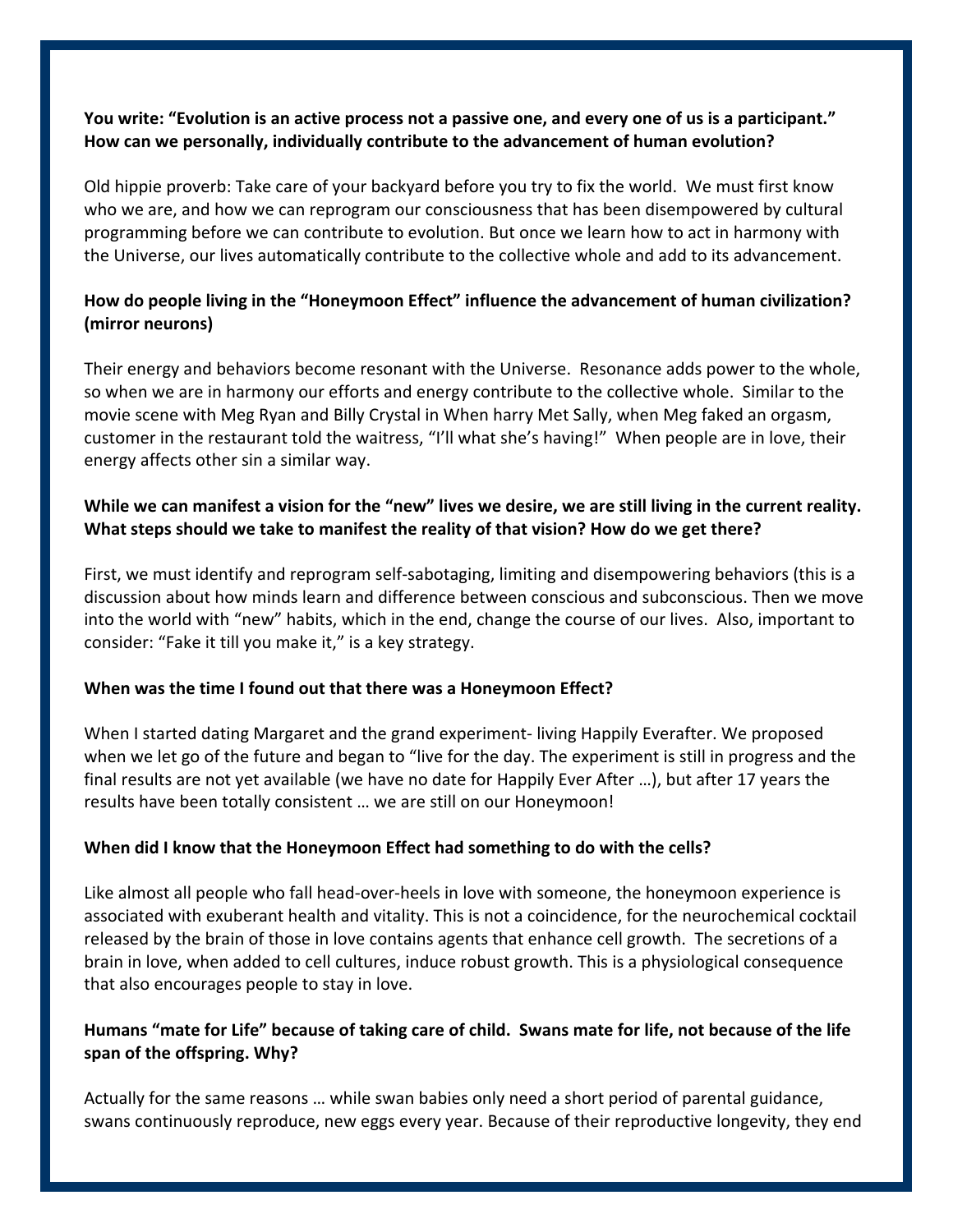up mating for life. Human children take about 16 years to become "independent." However, they have two or more children (especially when lifespans were shorter, they had more children to ensure the biological imperative of species survival). Parents then stay together to get the family through to independent age, which may be a minimum of 20 years. However, in older cultures, the grandparents play a vital role in sustaining the survival of their kin. So as the children age, they have children and now the grandparents participate in raising the extended family. So staying together is pretty much a lifetime affair.

#### **Bonding … does it need to have "love," how about being friends or family?**

Love is a "glue" that holds partners together much better than friendship. The pleasure available to bonded partners is far greater than to "friends." Love is Nature's incentive to stay close and bonded. The love that evolves for their children is also a drive force to assure the success of the offspring. Love holds people together and also leads to an extended community.

#### **What about the implied importance of "I Love Myself" as a belief?**

This is one of the most important attributes for a successful honeymoon experience. If one does not love themselves, then it does not compute that others could love you. If you see yourself as "unworthy," then those that would love you would obviously not be that worthy themselves. Most people will not test positive for the belief statement "I love myself." This is because of the childhood experiences where most children are programmed by parents to perceive that they are "not good enough." Unfortunately, this becomes true for individuals whose parents were like coaches, trying to give incentive to their children by criticizing them with hope that their chiding will encourage the kids to perform better. Unfortunately, children under 7 will not be conscious enough to understand their parents intention, but will just record their negative words in the subconscious mind. This means that 95% of the time the programs being played by these individuals are self-sabotaging.

#### **What are the consequences of dating services based on questionnaires and personality profiles?**

Remember that filling out such questionnaires uses the conscious mind, the one associated with our personal identities, our spirit. This mind projects our wishes, desires, and aspirations. While these positive beliefs may manifest when the relationship is starting out, soon mind wandering will shift to the neural processing by the subconscious mind. Unfortunately, the subconscious mind is the one programmed by others. So the relationship may get off the ground initially, but then when the subconscious programming starts to manifest the radical changes in behavior may inevitably sabotage the relationship (especially since the one playing those behaviors is almost always unaware of their negative programming).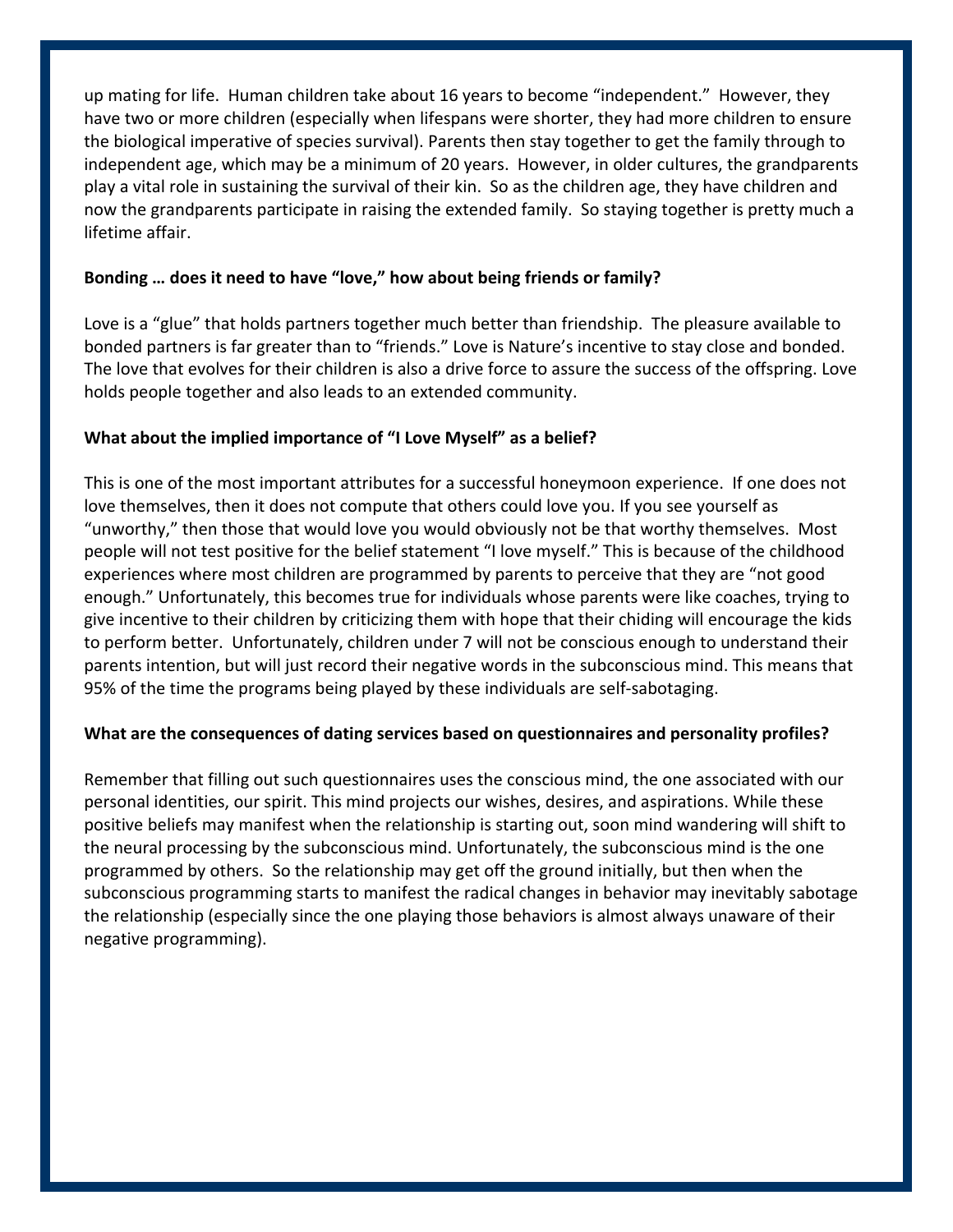The following is an excerpt from *The Honeymoon Effect: The Science of Creating Heaven on Earth* by Bruce Lipton, Ph.D. It is published by Hay House (May 2013) and will be available at bookstores or online at www.hayhouse.com.

# **Our Drive to Bond**

*It is beyond our imagination to conceive of a single form of life that exists alone and independent, unattached to other forms.* —LEWIS THOMAS

If you're a survivor of multiple failed relationships, you may wonder why you keep trying. I can assure you that you don't persist just for the (sometimes short‐lived) good times. And you don't persist because of TV ads featuring loving couples on tropical islands. You persist, despite your track record and despite dismal divorce statistics, because you are designed to bond. Human beings are not meant to live alone.

There is a fundamental biological imperative that propels you and every organism on this planet to be in a community, to be in relationship with other organisms. Whether you're thinking about it consciously or not, your biology is pushing you to bond. In fact, the coming together of individuals in community (starting with two) is a principle force that drives biological evolution, a phenomenon I call spontaneous evolution, which I cover in depth in the book of the same name.1 There are, of course, additional biological imperatives designed to ensure individual and species survival: the drive for food, for sex, for growth, for protection, and the ferocious, inexplicable drive to fight for life. We don't know where or how the will to live is programmed into cells, but it is a fact that no organism will readily give up its life. Try to kill the most primitive of organisms and that bacterium doesn't say, "Okay, I'll wait until you kill me." Instead, it will make every evasive maneuver in its power to sustain its survival.

When our biological drives are not being fulfilled, when our survival is threatened, we get a feeling in the pit of our stomach that something is wrong even before our conscious minds comprehend the danger. That gut feeling is being felt globally right now—many of us are feeling that pit in our stomach as we ponder the survivability of our environmentally damaged planet and of the human beings who have damaged it. Most of this book focuses on how individuals can create or rekindle wonderful relationships, but in the last chapter I'll explain how the energy created by "Heaven on Earth" relationships can heal the planet and save our species.

… The social nature of harmonious animal societies can provide fundamental insights directly applicable to human civilization. One great example is an ant, which, like a human being, is a multicellular social organism; when you take an ant out of its community it will die. In fact, an individual ant is really a suborganism; the true organism is actually represented by the ant colony. Lewis Thomas described ants this way: "Ants are so much like human beings as to be an embarrassment. They farm fungi, raise aphids as livestock, launch armies into war, use chemical sprays to alarm and confuse enemies, capture slaves, engage in child labor, exchange information ceaselessly. They do everything but watch television."